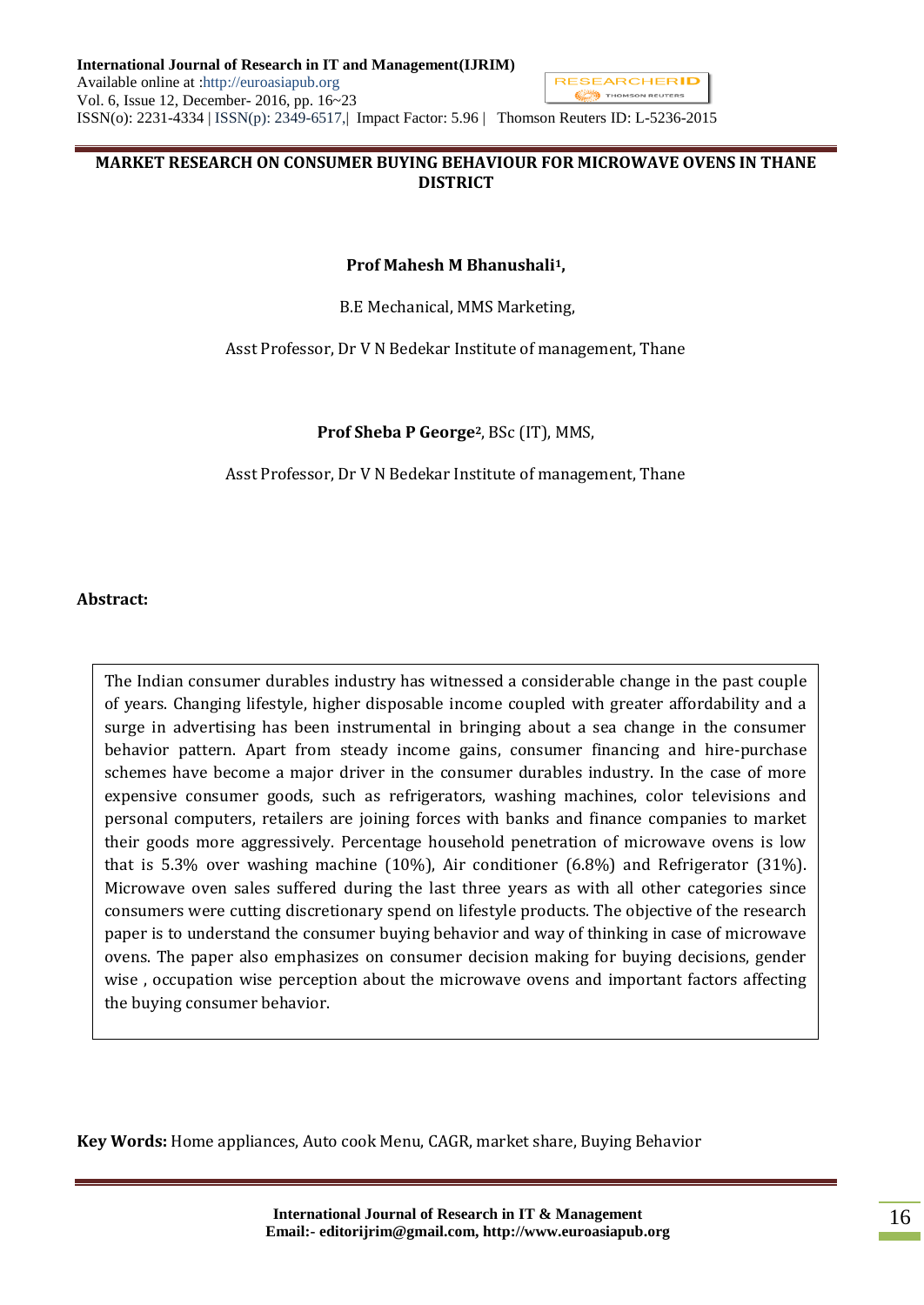# **Literature Review and Research Problem:**

In the case of the microwave oven, the influence of publicity becomes almost nil with the passage of time, with word of mouth or internal influence being more relevant. [\(Martinez, Eva;](http://search.proquest.com/business/indexinglinkhandler/sng/au/Martinez,+Eva/$N?accountid=34397) [Polo,](http://search.proquest.com/business/indexinglinkhandler/sng/au/Polo,+Yolanda/$N?accountid=34397)  [Yolanda;](http://search.proquest.com/business/indexinglinkhandler/sng/au/Polo,+Yolanda/$N?accountid=34397) [Flavian, Carlos,](http://search.proquest.com/business/indexinglinkhandler/sng/au/Flavian,+Carlos/$N?accountid=34397) 1998)

Microwaves in India witnessed moderate growth of 4% in volume terms and 10% in current retail value in 2015. The volume growth was restricted due to inflation and price rises in the year, which resulted in value growth being much higher than volume growth. Similar appliances such as OTG and induction cookers are growing in popularity, causing microwaves to suffer from a lower growth rate. Microwaves is estimated to grow by a volume CAGR of 5% and a value CAGR of 3% at constant 2015 prices over the forecast period. The rising disposable incomes and increasing need for reheating food by urban customers is likely to drive growth. (Euromonitor Report on Microwaves, 2015)

International microwave oven manufacturers are also entering Indian markets with new features and designs that are suitable for Indian families and their lifestyle. Leading companies are offering large product portfolio for different economic groups as low end models are dominating the Indian market. Companies are focused towards launching of smart appliances with modern technologies not only to enhance convenience to customer's daily lives but also to reduce energy consumption. (Research and Markets: India Household Microwave Ovens Market Report: Forecast & Opportunities to 2017, published by businesswire, 2015)

Most of the researches have taken many factors in to the consideration such as influence of gender, family, occupation, features, availability on decision making process in case of microwave ovens. This leads to the gap existing between consumer preferences, priorities and standard offerings by microwave oven OEMs. The objective of this research is to analyze the factors contributing to the decision making process for microwave ovens.

### **Background:**

Consumer durables are one of the fastest growing industry segments in India. This sector attracted significant investments even during global recession. During FY03-FY13, the industry expanded at a healthy CAGR of 13 per cent. Urban markets account for the major share (65 per cent) of total revenues in the consumer durables sector in India. Rural markets are expected to grow at a compound annual growth rate (CAGR) of 25 per cent. Also, increasing electrification of rural areas would augment the demand.

Indian Consumer Electronics market has been witnessing sustained double digit growth rate in the past few years. Increasing product awareness, affordable pricing, innovative products and the high disposable incomes have aided in the strong growth in the consumer electronics market in India. Rapidly shrinking replacement cycle for consumer durables is observed as sustaining demand in urban India. The existing low penetration rates and the increasing usage of consumer durables have catapulted rural India to the high demand generating segment. The consumer electronics market in India is characterized by technological advancements, innovative product introductions, price fluctuations and intense competition.

India's monolithic young and working population is indirectly reshaping dynamics of several industries and Indian microwave ovens market is one of those industries, as increasing disposable income is pushing Indian families to opt for consumer durable goods such as microwave ovens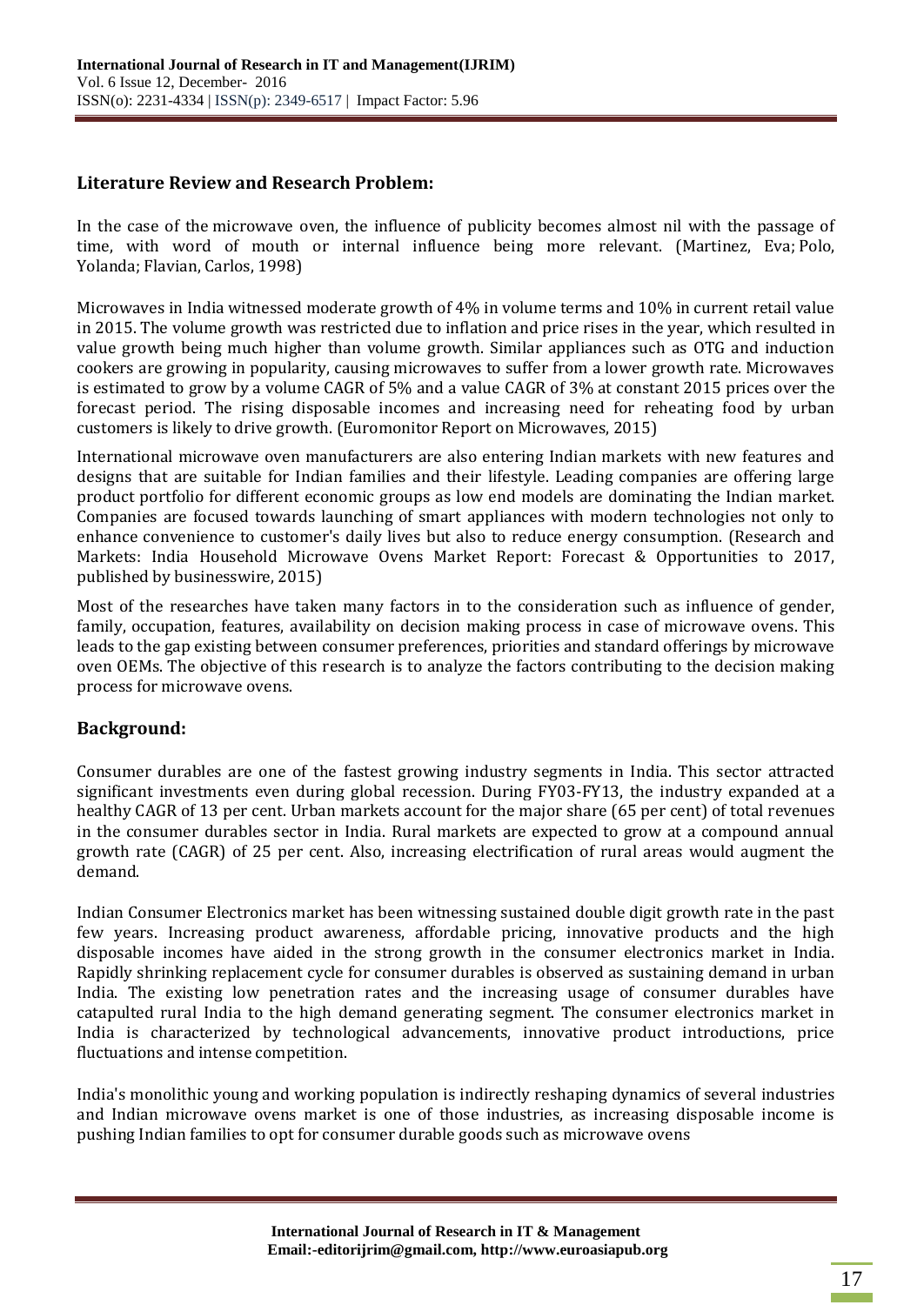# **Objectives of the research:**

- 1) To find out the consumer buying behavior and way of thinking in case of microwave ovens.
- 2) To know the features that consumer prefers most while purchasing the microwave ovens.
- 3) To find out the consumer awareness about the microwave ovens.
- 5) To know the problems faced by the consumers of the microwave ovens.

## **Research Design:**

Initially a study was conducted **u**sing secondary data on the microwave oven market in thane district. For the exploratory studies internet, magazines and books were referred. A questionnaire was then developed with relevant variables to understand the consumer buying behaviour for microwave ovens. This was done through primary data collection. 150 people responded to the questionnaire giving their views and opinions. Also a likert scale rating was used indicating 1 as the highest rating and 5 as the lowest rating. The researches have used statistical methods like Anova, Chi-squares, frequency charts etc on MS Excel to analyse the data.

#### **Data Sources:**

Collection of data was done through offline and online surveys. There were mainly closed ended questions to identify the consumer buying behavior of microwave ovens. **Sample Details**





# **Analysis 1 :**

#### **Analysis:**

# **Hypothesis 1 :**

H0r : Average rating of microwave features given by males and females is the same

Har : Average rating of microwave features given by males and females is not the same

H0c : Average rating across different microwave features are the same

Hac : Average rating across different microwave features are not the same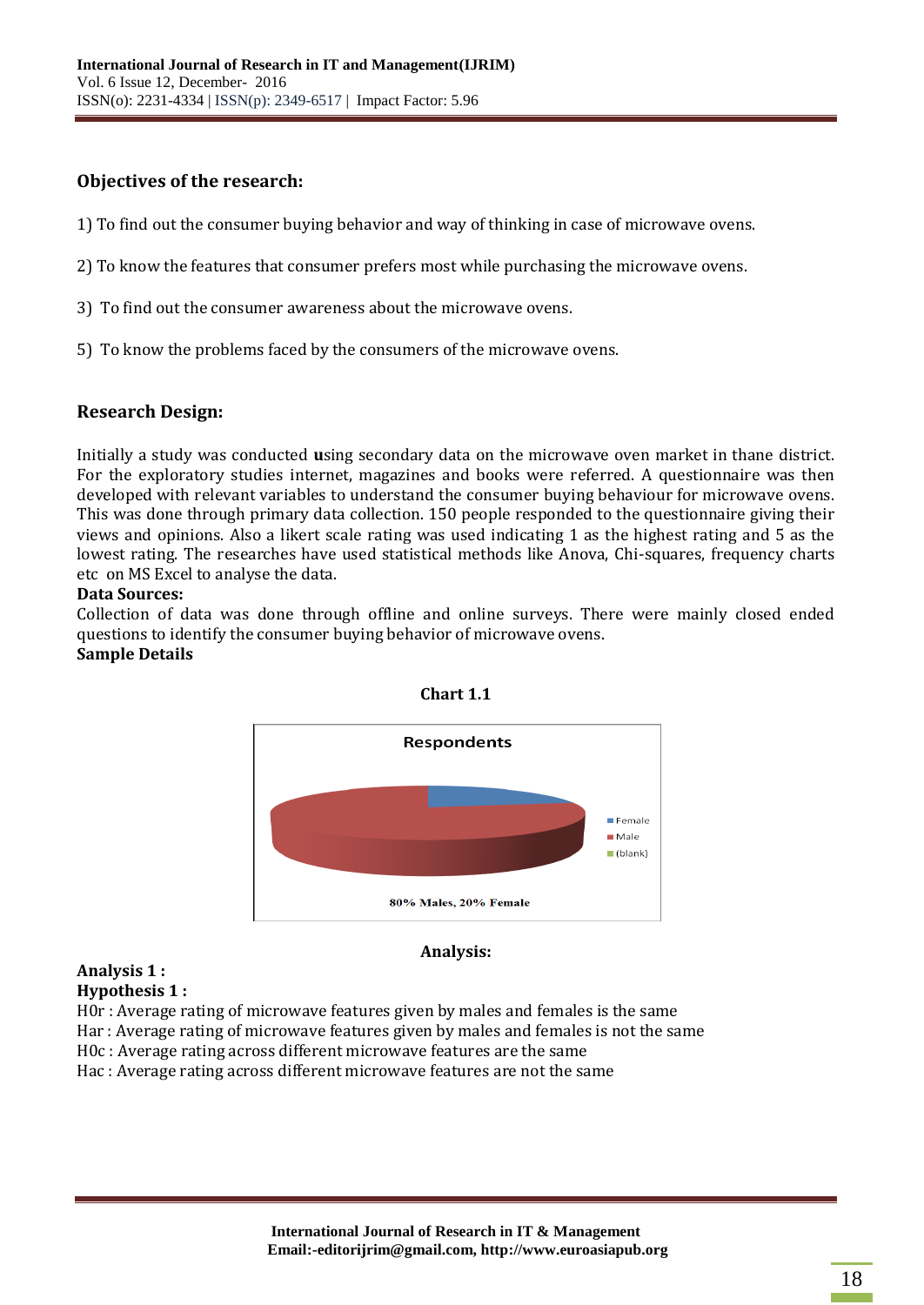|              | Average<br>of<br>capacity<br>range in<br><b>liters</b> | 0f<br>Average<br><b>of</b><br>$\mathbf{n}$<br>autocook<br>menu | Average<br><b>of</b><br>auto<br>defrost | Average<br>of<br>anti<br><b>bacteria</b><br>cavity | Average<br>of<br>rotisserie | Average<br>of child<br>safty<br>lock |
|--------------|--------------------------------------------------------|----------------------------------------------------------------|-----------------------------------------|----------------------------------------------------|-----------------------------|--------------------------------------|
| Female       | 2.91                                                   | 2.12                                                           | 2.33                                    | 2.61                                               | 3.00                        | 3.09                                 |
| Male         | 2.71                                                   | 1.87                                                           | 2.37                                    | 2.59                                               | 2.92                        | 2.97                                 |
| Grand        |                                                        |                                                                |                                         |                                                    |                             |                                      |
| <b>Total</b> | 2.75                                                   | 1.93                                                           | 2.36                                    | 2.59                                               | 2.94                        | 3.00                                 |

| Average<br>of<br>energy<br>saving | Average<br>of<br>humidity<br>sensor | Average<br>оf<br>next<br>step<br>guide | Average<br>of steam<br>clean | <b>Average of</b><br>deodorizer | Average<br>оf<br>power<br><b>levels</b> | Average<br>of timer |
|-----------------------------------|-------------------------------------|----------------------------------------|------------------------------|---------------------------------|-----------------------------------------|---------------------|
| 2.58                              | 3.18                                | 2.48                                   | 2.64                         | 3.73                            | 3.03                                    | 2.33                |
| 2.20                              | 3.00                                | 2.64                                   | 2.90                         | 3.83                            | 3.28                                    | 2.44                |
| 2.28                              | 3.04                                | 2.61                                   | 2.84                         | 3.81                            | 3.23                                    | 2.41                |

Anova: Two-Factor Without Replication

| SUMMARY                         |    |      | Count |       | Sum   |      | Average |      |         | Variance |
|---------------------------------|----|------|-------|-------|-------|------|---------|------|---------|----------|
| Female                          |    |      |       | 13.00 | 36.03 |      |         | 2.77 |         | 0.19     |
| Male                            |    |      |       | 13.00 | 35.72 |      |         | 2.75 |         | 0.25     |
| Avg of capacity range in liters |    |      |       | 2.00  |       | 5.62 |         | 2.81 |         | 0.02     |
| Avg of no of autocook menu      |    |      |       | 2.00  |       | 3.99 |         | 2.00 |         | 0.03     |
| Avg of auto defrost             |    |      |       | 2.00  |       | 4.70 |         | 2.35 |         | 0.00     |
| Avg of anti bacteria cavity     |    |      |       | 2.00  |       | 5.20 |         | 2.60 |         | 0.00     |
| Avg of rotisserie               |    |      |       | 2.00  |       | 5.92 |         | 2.96 |         | 0.00     |
| Avg of child safty lock         |    |      |       | 2.00  |       | 6.07 |         | 3.03 |         | 0.01     |
| Avg of energy saving            |    |      |       | 2.00  |       | 4.77 |         | 2.39 |         | 0.07     |
| Avg of humidity sensor          |    |      |       | 2.00  |       | 6.18 |         | 3.09 |         | 0.02     |
| Avg of next step guide          |    |      | 2.00  |       | 5.13  |      | 2.56    |      | 0.01    |          |
| Avg of steam clean              |    |      |       | 2.00  |       | 5.53 |         | 2.77 |         | 0.03     |
| Avg of deodorizer               |    |      |       | 2.00  |       | 7.56 |         | 3.78 |         | 0.01     |
| Avg of power levels             |    |      | 2.00  |       | 6.31  |      | 3.16    |      | 0.03    |          |
| Avg of timer                    |    |      |       | 2.00  |       | 4.77 |         | 2.38 |         | 0.01     |
|                                 |    |      |       |       |       |      |         |      |         |          |
| ANOVA                           |    |      |       |       |       |      |         |      |         |          |
| Source                          | of |      |       |       |       |      |         |      |         |          |
| Variation                       |    | SS   | df    | MS    |       | F    |         |      | P-value | F crit   |
| Rows                            |    | 0.00 | 1.00  |       | 0.00  |      | 0.19    |      | 0.67    | 4.75     |
| Columns                         |    | 5.03 | 12.00 |       | 0.42  |      | 21.46   |      | 0.00    | 2.69     |
| Error                           |    | 0.23 | 12.00 |       | 0.02  |      |         |      |         |          |
| Total                           |    | 5.27 | 25.00 |       |       |      |         |      |         |          |

Since for rows, F observed < F critical, accept the null , therefore Average rating of microwave features given by males and females is the same

Since for columns, F observed > F critical , reject the null, therefore Average rating across different microwave features are not the same

> **International Journal of Research in IT & Management Email:-editorijrim@gmail.com, http://www.euroasiapub.org**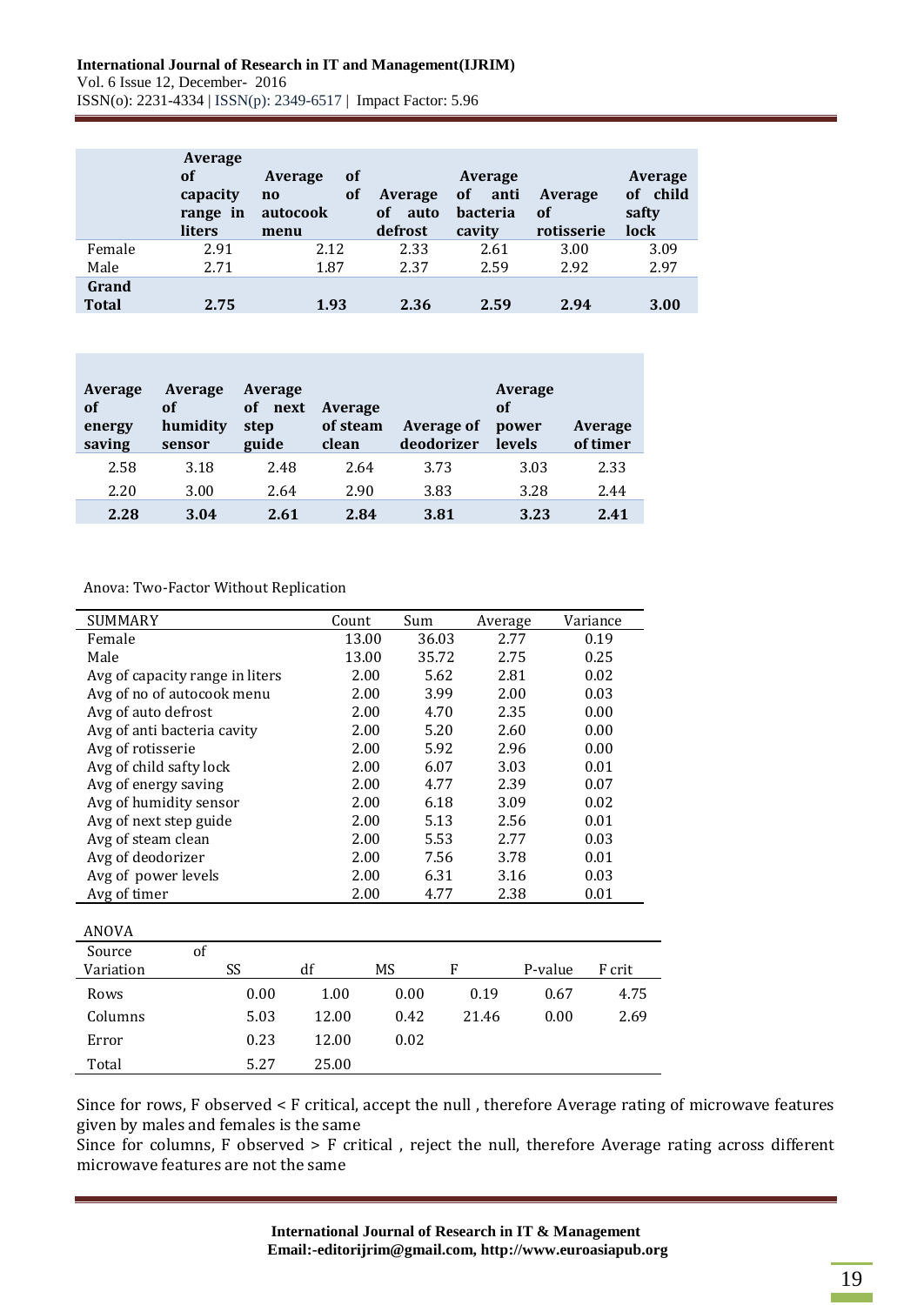We also observe that autocook menu has got the highest rating which indicates that this feature is most important.

#### **Analysis 2: Hypothesis 2 :**

H0r: Average rating of microwave features across occupation is the same Har : Average rating of microwave features across occupation is not the same H0c : Average rating across different microwave features are the same Hac : Average rating across different microwave features are not the same

|              | Average of<br>capacity<br>in<br>range<br>liters | Average<br>of no of Average<br>autocook<br>menu | of auto<br>defrost | Average<br>of anti<br>bacteria<br>cavity | Average<br>- of<br>energy<br>saving | <b>Average</b><br>of<br>rotisserie |
|--------------|-------------------------------------------------|-------------------------------------------------|--------------------|------------------------------------------|-------------------------------------|------------------------------------|
| Student      | 2.54                                            | 1.91                                            | 2.23               | 2.20                                     | 2.29                                | 3.20                               |
| Service      | 2.67                                            | 2.04                                            | 2.29               | 2.74                                     | 2.29                                | 3.08                               |
| Professional | 3.07                                            | 1 74                                            | 2.58               | 2.67                                     | 2.26                                | 2.49                               |

| Average<br>of<br>humidity<br>sensor | <b>Average</b><br>next<br>of<br>step<br>guide | Average<br>of<br>steam<br>clean | Average<br>of child<br>safty<br>lock | Average<br>of<br>power<br>levels | Average<br>of timer | <b>Average of</b><br>deodorizer |
|-------------------------------------|-----------------------------------------------|---------------------------------|--------------------------------------|----------------------------------|---------------------|---------------------------------|
| 3.03                                | 2.43                                          | 2.71                            | 3.29                                 | 3.34                             | 2.29                | 3.43                            |
| 2.88                                | 2.71                                          | 3.00                            | 2.96                                 | 3.07                             | 2.39                | 4.01                            |
| 3.33                                | 2.58                                          | 2.67                            | 2.84                                 | 3.40                             | 2.56                | 3.77                            |

Anova: Two-Factor Without Replication

| <b>SUMMARY</b>                               | Count | Sum   | Average | Variance |
|----------------------------------------------|-------|-------|---------|----------|
| Student                                      | 13.00 | 34.89 | 2.68    | 0.26     |
| Service                                      | 13.00 | 36.13 | 2.78    | 0.25     |
| Professional                                 | 13.00 | 35.95 | 2.77    | 0.28     |
|                                              |       |       |         |          |
| of capacity range<br>Average<br>in<br>liters | 3.00  | 8.28  | 2.76    | 0.08     |
| Average of no of autocook menu               | 3.00  | 5.70  | 1.90    | 0.02     |
| Average of auto defrost                      | 3.00  | 7.10  | 2.37    | 0.04     |
| Average of anti bacteria cavity              | 3.00  | 7.61  | 2.54    | 0.09     |
| Average of energy saving                     | 3.00  | 6.83  | 2.28    | 0.00     |
| Average of rotisserie                        | 3.00  | 8.77  | 2.92    | 0.15     |
| Average of humidity sensor                   | 3.00  | 9.23  | 3.08    | 0.05     |

**International Journal of Research in IT & Management Email:-editorijrim@gmail.com, http://www.euroasiapub.org**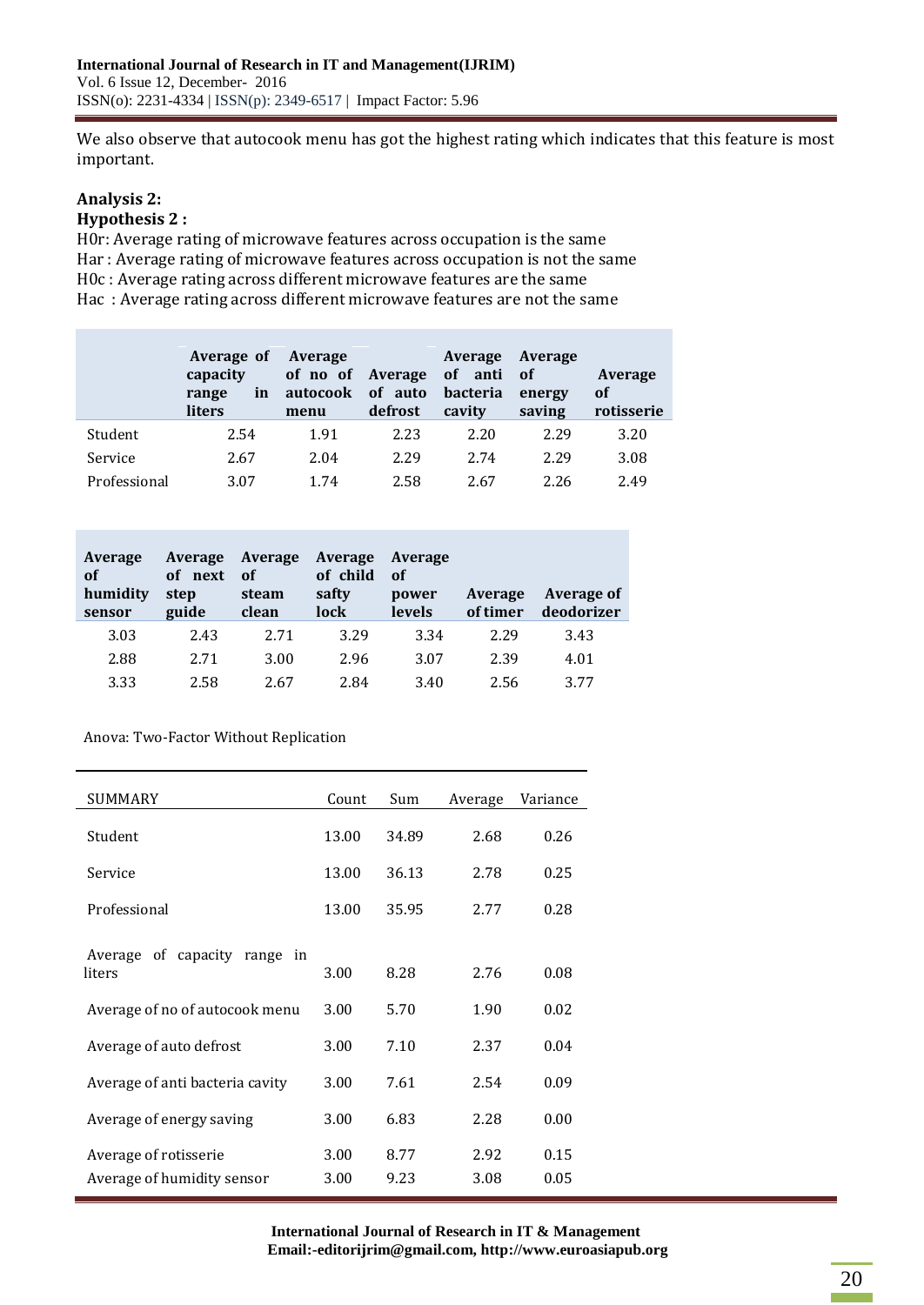#### **International Journal of Research in IT and Management(IJRIM)** Vol. 6 Issue 12, December- 2016

ISSN(o): 2231-4334 | ISSN(p): 2349-6517 | Impact Factor: 5.96

| Average of next step guide  | 3.00 | 7.72  | 2.57 | 0.02 |
|-----------------------------|------|-------|------|------|
| Average of steam clean      | 3.00 | 8.39  | 2.80 | 0.03 |
| Average of child safty lock | 3.00 | 9.08  | 3.03 | 0.05 |
| Average of power levels     | 3.00 | 9.81  | 3.27 | 0.03 |
| Average of timer            | 3.00 | 7.23  | 2.41 | 0.02 |
| Average of deodorizer       | 3.00 | 11 21 | 3.74 | 0.09 |

| ANOVA     |    |      |       |      |       |         |        |
|-----------|----|------|-------|------|-------|---------|--------|
| Source    | of |      |       |      |       |         |        |
| Variation |    | SS   | df    | MS   | F     | P-value | F crit |
| Rows      |    | 0.07 | 2.00  | 0.03 | 0.67  | 0.52    | 3.40   |
| Columns   |    | 8.23 | 12.00 | 0.69 | 13.17 | 0.00    | 2.18   |
| Error     |    | 1.25 | 24.00 | 0.05 |       |         |        |
|           |    |      |       |      |       |         |        |
| Total     |    | 9.54 | 38.00 |      |       |         |        |

Since for rows, F observed < F critical, accept the null , therefore Average rating of microwave features across occupation is the same

Since for columns, F obs > F critical , reject the null, therefore Average rating across different microwave features are not the same

Also when we look at the features with respect to occupation, it is observed that again autocook menu is the most important feature.

# **Analysis 3 :**

#### **Hypothesis 3 :**

H0 : Decision maker and the important feature considered are independent of each other Ha : Decision maker and the important feature considered are NOT independent of each other Test : CHI SQUARE TESTING

Alpha : 0.1 Probability : 0.9 Critical : 18.55 Observed : 16.80 p-value : 0.16 Degree of Freedom : 12

|                    |              |               | Easy         |               |              |                |                | Grand        |
|--------------------|--------------|---------------|--------------|---------------|--------------|----------------|----------------|--------------|
|                    | <b>Brand</b> | <b>Design</b> | <b>Usage</b> | <b>Health</b> | <b>Price</b> | <b>Ouality</b> | <b>Service</b> | <b>Total</b> |
| Entire Family      | 11.99        | 10.33         | 2.89         | 6.61          | 9.92         | 11.57          | 8.68           | 62.00        |
| Spouse             | 10.25        | 8.83          | 2.47         | 5.65          | 8.48         | 9.89           | 7.42           | 53.00        |
| Yourself           | 6.77         | 5.83          | 1.63         | 3.73          | 5.60         | 6.53           | 4.90           | 35.00        |
| <b>Grand Total</b> | 29.00        | 25.00         | 7.00         | 16.00         | 24.00        | 28.00          | 21.00          | 150.00       |

| <b>Brand</b> | <b>Design</b> | Easy | <b>Health</b> | Price | Quality | Service | Grand |  |
|--------------|---------------|------|---------------|-------|---------|---------|-------|--|
|              |               |      |               |       |         |         |       |  |

**International Journal of Research in IT & Management Email:-editorijrim@gmail.com, http://www.euroasiapub.org**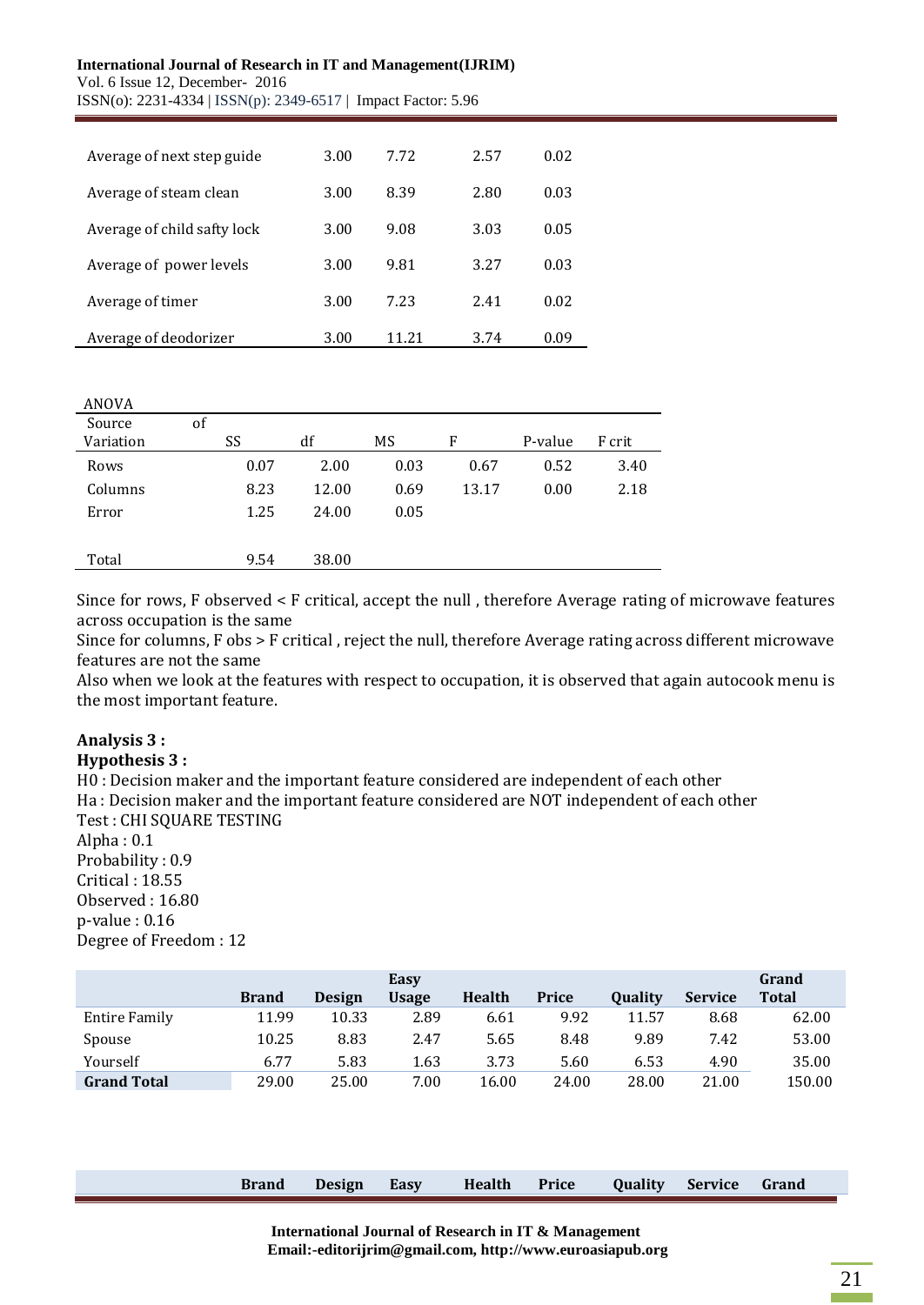### **International Journal of Research in IT and Management(IJRIM)**

Vol. 6 Issue 12, December- 2016 ISSN(o): 2231-4334 | ISSN(p): 2349-6517 | Impact Factor: 5.96

|                      |      |      | <b>Usage</b> |      |      |      |      | <b>Total</b> |
|----------------------|------|------|--------------|------|------|------|------|--------------|
| <b>Entire Family</b> | 2.10 | 1.30 | 1.24         | 0.39 | 0.09 | 1.81 | 0.01 | 6.93         |
| Spouse               | 2.69 | 0.08 | 0.09         | 0.32 | 0.27 | 0.98 | 0.05 | 4.47         |
| Yourself             | 0.01 | 1.38 | 3.43         | 0.02 | 0.06 | 0.33 | 0.17 | 5.39         |
| <b>Grand Total</b>   | 4.79 | 2.76 | 4.76         | 0.73 | 0.42 | 3.11 | 0.22 | 16.80        |

Since p value is more than alpha, we accept the null. Therefore, Decision maker and the important feature considered are independent of each other

#### **Analysis 4 : Table 1.1**

| $\cdots$          |                                        |  |      |  |  |  |  |
|-------------------|----------------------------------------|--|------|--|--|--|--|
| <b>Row Labels</b> | Average of Price<br>affecting decision |  |      |  |  |  |  |
|                   |                                        |  |      |  |  |  |  |
| Student           |                                        |  | 2.69 |  |  |  |  |
| Service           | 2.63                                   |  |      |  |  |  |  |
| Professional      |                                        |  | 2.88 |  |  |  |  |
|                   |                                        |  |      |  |  |  |  |
|                   |                                        |  |      |  |  |  |  |

**Grand Total 2.71**  As per the above table , it is observed that Service people are more sensitive to price compared to students and Professionals. Overall the average rating does not differ much.



**Analysis 5 :**

As per the above chart, it is observed that the respondents prefer LG brand of microwave ovens compared to the other brands such as Electrolux, Godrej, Haier, IFB, Kenstar, Onida, Samsung, Videocon and others. Samsung has got the second preference according to this survey.

# **Conclusions and findings:**

Analysis 1 shows that autocook menu has got the highest rating which indicates that this feature is most important followed by energy saving feature as the second preference. Gender does not have a significant impact on the preference of microwave features.

Analysis 2 shows that occupation-wise preferences for microwave features are the same. Professionals and students have given a higher rating of 1.74 and 1.91 respectively for autocook menu, whereas , Service has given a rating of 2.04 for auto cook menu.

Analysis 3 indicates that decision maker such as the entire family, spouse or yourself and the important features considered such as brand, design, easy usage, health, price, quality and service are independent of each other